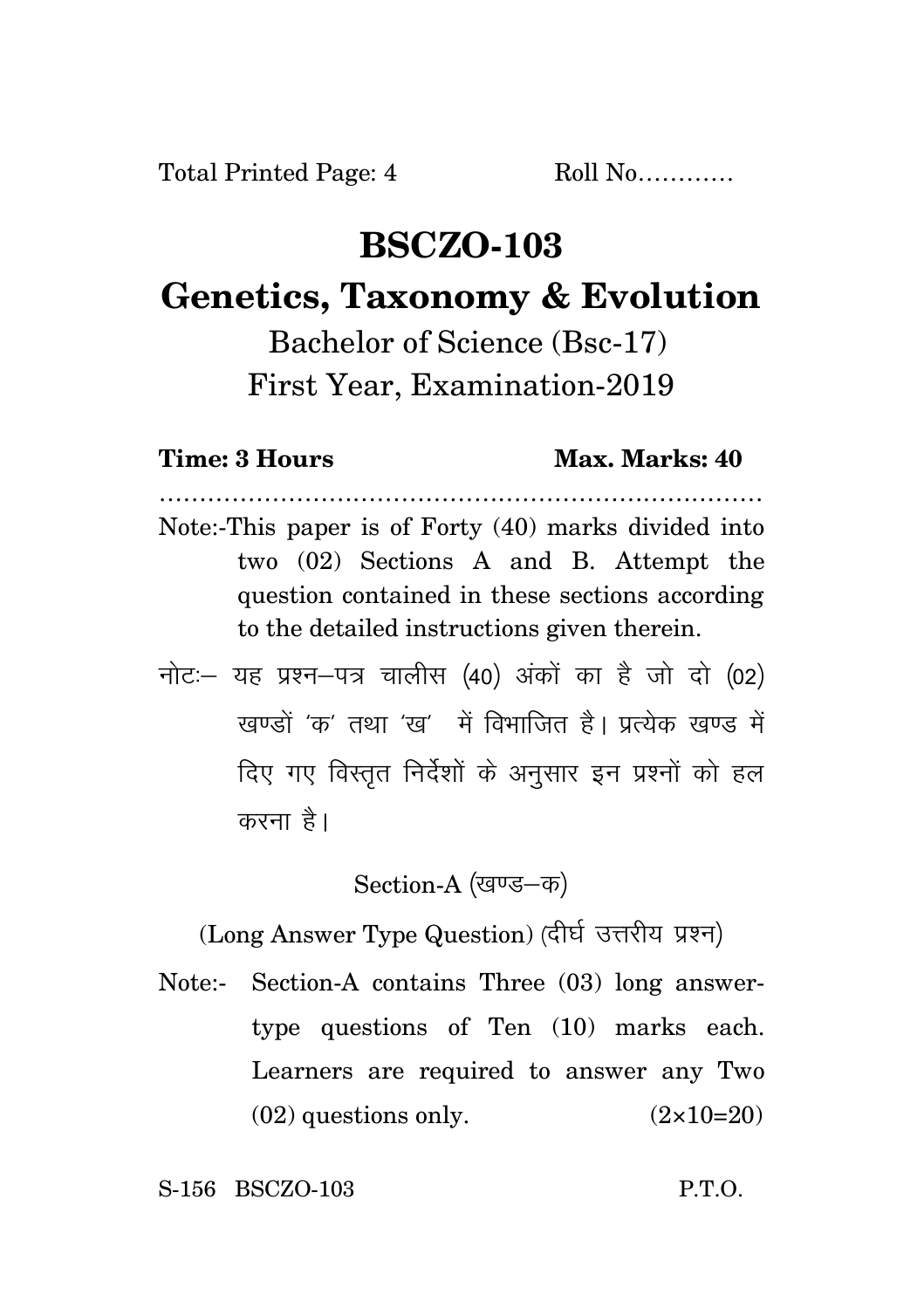- नोट :- खण्ड 'क' में तीन (03) दीर्घ उत्तरीय प्रश्न दिये गये हैं। प्रत्येक प्रश्न के लिए दस (10) अंक निर्धारित हैं। शिक्षार्थियों को इन में से केवल दो (02) प्रश्नों के उत्तर टेने हैं।
- Explain in detail the Mendal law's  $\mathbf{1}$ . Genetics. मेंडल के अनवांशिकता के नियमों की व्याख्या विस्तारपूर्वक कीजिए।
- Describe the nature of Mutation and give the  $2^{1}$ role of mutation in Evolution. उत्परिवर्तनवाद की प्रकृति क्या है तथा क्रमांगत उन्नति में उत्परिवर्तन की भूमिका को समझाइए।
- 3. What you understand by artificial selection? In what it is similar to the Natural Selection? कृतिम वरणवाद से आप क्या समझते हैं तथा यह किस प्रकार से प्राकृतिक वरण के समान होता है?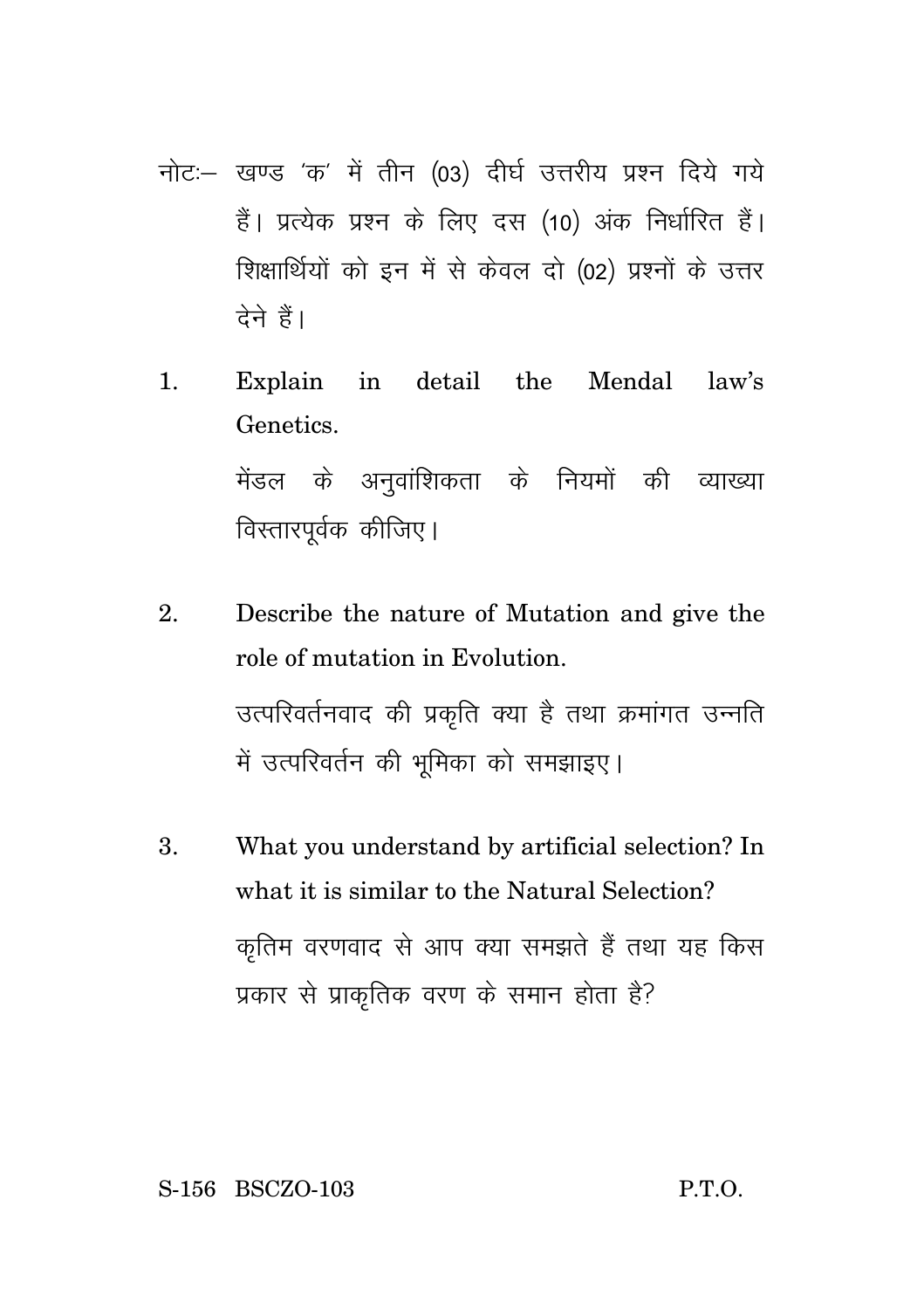## Section-B (खण्ड-ख)

(Short Answer Type Question) (लघुउत्तरीय प्रश्न)

- Note:- Section-B contains six (06) short answer type questions of five (05) marks each. Learners are required to answer any four (04) questions only.  $(5 \times 4=20)$
- नोट: खण्ड 'ख' में छः (06) लघु उत्तरीय प्रश्न दिये गये हैं। प्रत्येक प्रश्न के लिए पाँच (05) अंक निर्धारित हैं। शिक्षार्थियों को इनमें से केवल चार (04) प्रश्नों के उत्तर देने हैं।
- 1. What you understand by Neo Darwinism? Explain. नव डार्विनवाद से आप क्या समझते हैं? समझाइए।
- 2. What are fossils? Explain in detail. जीवाश्म क्या है? विस्तार से समझाइए।
	- 3. What do you mean by Variation? Explain. विभिन्नताओं से आप क्या समझते है? समझाइए।

S-156 BSCZO-103 P.T.O.